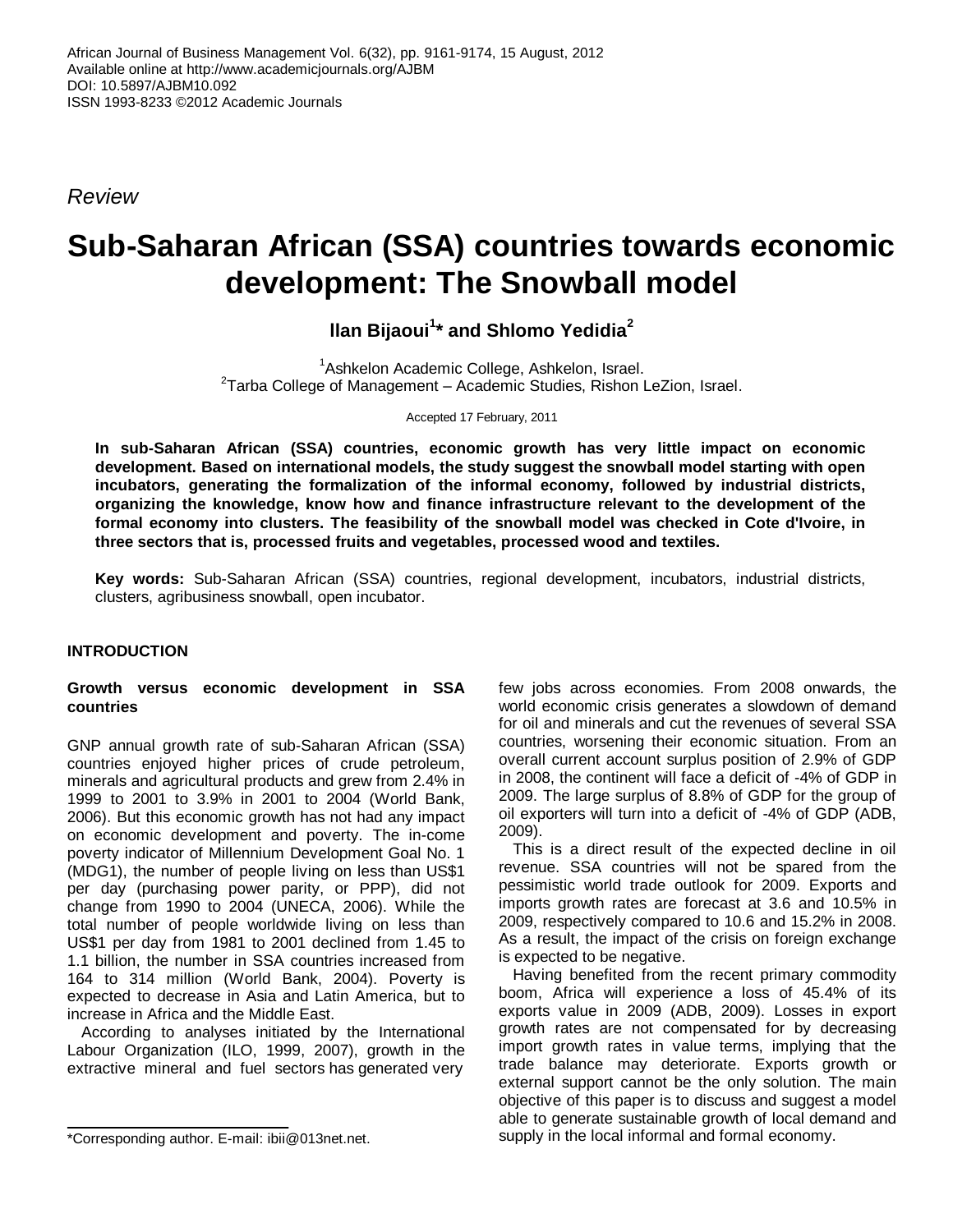## **Models of regional development**

The main models of development discussed in the literature are the Incubator, the Industrial District and the Cluster.

## **The incubator model**

The United States National Business Incubation Association (NBIA) (www.nbia.org) defines the business incubator as "a dynamic process of business enterprise development, providing, under one roof shared office services, access to equipment, flexible leases, and expandable space". Its main task is to create a dynamic of development in the supported small and mediumsized enterprises (SMEs) by providing management and consulting services as well as relevant material and financial resources. Its wider task is to support macroeconomic-related (employment) or micro-economicrelated (implementation of technologies) objectives.

In 1956, Massey-Ferguson, the largest industry in Batavia, New York, United States of America, closed down, leaving vacant an 850,000  $\text{ft}^2$  complex of multistory buildings. The Mancuso family purchased the complex and gave Joe Mancuso the responsibility of creating jobs and making money. Mancuso decided to divide the building in smaller units and rent them to individual businesses that he would nurture by providing shared office services, assistance with raising funds and business consulting. One of his first tenants was a chicken processing company, thus, the origin of the name "incubator" and of a new model of promoting SME development. The first business incubator, Batavia Industrial Park (BIP), was thus, created. BIP reached capacity after five years and created thousands of jobs for the area and appreciable earnings for its owners, its tenants and the city of Batavia. The incubator model supports the development of SMEs as a source of local economic development. In 1979, June Lavelle, in her capacity as Executive Director of the Industrial Council of Northwest Chicago, developed the incubator concept as a model for neighborhood revitalization programs.

In a vacant  $350,000$  ft<sup>2</sup> facility in northwest Chicago, the Fulton-Carroll Center for Industry (FCCI) became the headquarters for the revitalization of an abandoned industrial neighborhood. As a result of the work of FCCI's support team of successful business people, the vacancy rate of the surrounding neighborhood's commercial property dropped sharply and real estate values have risen. The FCCI incubator fosters local development by creating job opportunities initiated by new entrepreneurs. The United Nations Industrial Development Organization (UNIDO) adopted the incubator model in order to "create" a favorable environment for entrepreneurshipand the expansion of SMEs in developing countries" (UNIDO,

2002). It has been implemented with many difficulties in SSA countries such Angola with the INEFOP-PEA Business Incubator in Luanda, in Kenya with the Jomo Kenyatta University of Agriculture and Technology Center for Business Innovation (JKUAT-CBI), and the private incubators Kountry Business Incubator (KeKoBI) and SACOMA (http://www.busyinternet.com/incubator/). Nigeria is quite representative of the difficulties encountered by SSA countries in order to implement the incubator model. The Nigerian Incubator System Foundation (TBI) founded in 1993 as a cooperation with UNFSTD, the private sector, the states and the federal government, decided to create three incubators, in Lagos, Nara and Kano. But due to corruption, the Federal government nationalized it in 1995.

The Lagos incubator started only with 11 tenants. South Africa only differs from the other SSA countries and succeeded in implementing the incubator model (Giddings, 2009).

South Africa has 21 incubators supporting entrepreneurs in various sectors: Nine technology incubators (one biotech, one bio-medical, two chemical and five Information and Communication Technologies-ICT, six manufacturing incubators (automotive, wood, stainless steel, base metals, aluminum, platinum), one mining incubator, three agricultural incubators (flowers, biodiesel, essential oils), one construction incubator and one fully private sector. Most are supported by the national government and to a lesser extent by provincial and local governments. The South African Business and Technology Incubator Association (SABTIA) was created by incubator professionals and has since become an organization representing incubators in South Africa. The few hundred entrepreneurs supported by those incubators have a small impact on economic development in South Africa.

# **The industrial district model**

Becattini (1990) conceptualizes the industrial district, defining it as: "a socio-territorial entity which is characterized by the active presence of both a community of people and a population of firms in one naturally and historically bounded area". In the district, community and firms tend to merge. In Italy, the industrial district model first appeared in the 1970s. Industrial districts in the textile industry in Carpi and Prato, the furniture industry in Brianza and Cascina, and the footwear industry in Vigevano opened new markets in Europe and Japan for the Italian industry (Brusco, 1982).

National and local authorities built a network of support centers specialized in research, technological transfer, management or international marketing. Today, industrial districts in textiles, ceramic tiles, food processing, furniture and agricultural machinery tools are concentrated in northern and central Italy (Paniccia, 1998).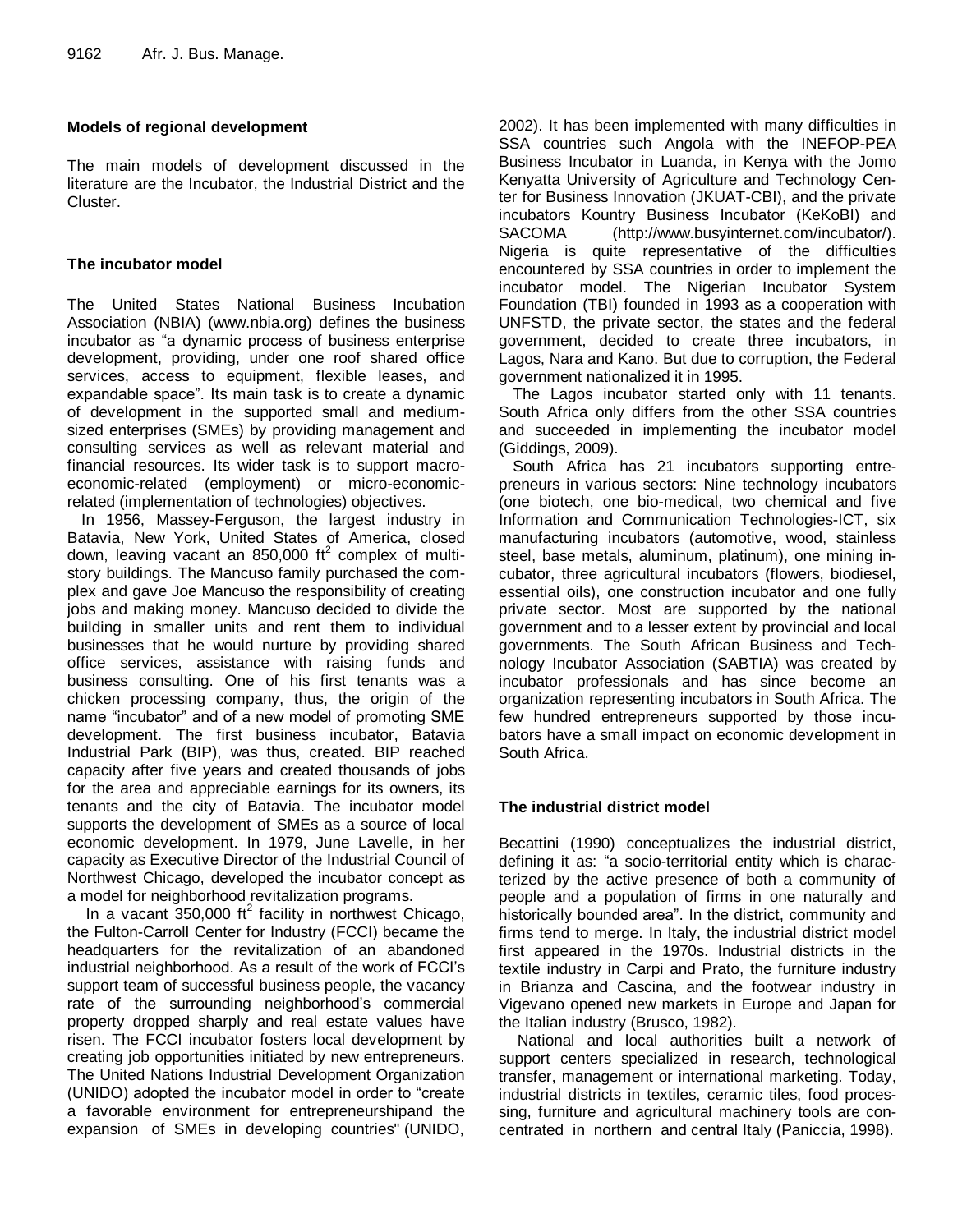The industrial district model requires flexible specialization, deepening division of labor between firms, differentiation of enterprises by process or products (Rabellotti, 1995; Schmitz, 1995; Rabellotti and Schmitz, 1999), inter-firm cooperation and mutual trust, as well as a positive industrial atmosphere (European Commission, 2002). The main driver of an industrial district is the local and national support policy which can be defined as "a set of humanly devised behavioral rules that govern and shape the interaction of human beings, in part by helping them form expectations of what other people will do" (Nugent and Lin, 1996).

# **The cluster model**

The cluster model (Porter, 1998) is a "geographic concentration of an array of linked, competitive firms that have close buy-sell relationships, utilize common technologies, share customers, or share a labor pool that provides them with a competitive advantage". The cluster model gains competitive strength due to its better access to trained and experienced employees, suppliers, specialized information and public goods, as well as from motivating forces of local competition and customer demand (Rosenfeld, 1996; Enright, 2000; Saxenian, 1994). In their research on successful cluster development practices in the United States and Italy, Christensen et al. (2002) emphasize the business generator aspect of the cluster.

Lissoni (2001) argues that authorities and institutions should facilitate collaboration and networking, but Porter does not endorse this view on the grounds that such networking would lead to a reduction in competition. An example of bottom-up development is the Silicon Valley, the first United States cluster model, which was initiated by private parties. Frederick Terman, Professor and Provost of Stanford University, proposed the leasing of Stanford's lands for use as an office park, the Stanford Industrial Park (SIP). Leases were limited to high-tech companies. Its first tenant was Varian Associates, founded by Stanford alumni in the 1930s to build military radar components. Terman also found venture capital for civilian technology start-ups. One of the major success stories was Hewlett Packard, which was founded by Stanford graduates Willliam Hewlett and David Packard. Networks were generated autonomously in both regions, Silicon Valley and SIP (Saxenian, 1994; Segel, 1985).

In most European Union (EU) countries, the clustering process was the initiative of governments. The EU Expert Group's final report enterprise clusters and networks surveyed 59 traditional clusters and 25 sciencebased clusters (European Commission, 2007). According to the report, in the member states, policies towards cluster development are generally issued by national governments with the co-operation of regional or local governments. National authorities focus on designing and coordinating cluster policies to create the general framework conditions and developing R and D programs. In certain countries such as Belgium and Spain, cluster policy is strictly a regional government initiative. Regions in these two countries enjoy autonomous authority in this field and develop their own approaches and instruments. In Germany, projects such as EXIST and BioRegio are the result of the Federal Government's cluster policy, a top-down approach (Colovic-Lamotte and Tayanagi, 2004). Regional governments have been required to share with the Federal Government the provision of financial support to spin-off companies from universities. The Finnish Government also encourages the development of industrial clusters. Finland's best-known cluster, "Networking", located at Turku and Oulu, specialized in telecommunications and involves companies such as Nokia and ABB (TEKES, 2005). The best examples of functioning clusters in SSA countries are in South Africa.

The South African Petro Chemical cluster around Sasol near Witbank, is one of the most successful clusters. In this cluster various supporting industries and downstream linkages were created, manufacturing products like: solvents such as alcohol, ketones, tar products, sulphur, ammonia, krypton/xenon, nitrogen and oxygen, feedstock, fuels like petrol, diesel, gas and paraffin (Nortjé, 1998). These and other by-products are used in the production of paint, fertilizers, plastics and plastic products, washing detergents and feedstock. The cluster's motor vehicle industry around East London and Uitenhage in the Eastern Cape already produces 40% of the country's output of vehicles, components, like motor spares and platinum exhausts, services and 10% of the chemical, pharmaceutical and petroleum industries (Nortjé, 1998).

McCormick (1999) differentiates between "groundwork clusters", "industrializing clusters" and "complex industrial clusters". Based on this classification, Kleynhans (2003) opines that even those successful clusters cannot be classified as complex industrial clusters. They tend to be smaller and less developed than their counterparts in Western countries.

In the 80s and early 90s, the government of Uganda ran a number of state enterprises and projects including those engaged in the production of fish nets (Uganda Fishnet Manufacturers), fish trawling (the Sino-Ugandan Fisheries Joint Venture with the Chinese), fish processing, three fish distribution centers, and a fleet of fish trucks (Uganda Fisheries Industries Limited) and the supply of fishing inputs (EEC funded Artisanal Fisheries Rehabilitation Project). Many of these state outfits ran into management and financial trouble prior to their closure or privatization (Kiggundu, 2007). According to Kiggundu, the key point is that despite this long history of public investments in the fisheries, no attention was paid to the need to build and support local systems for learning and innovation. This role is not limited to enforcing regulation and standards of performance. It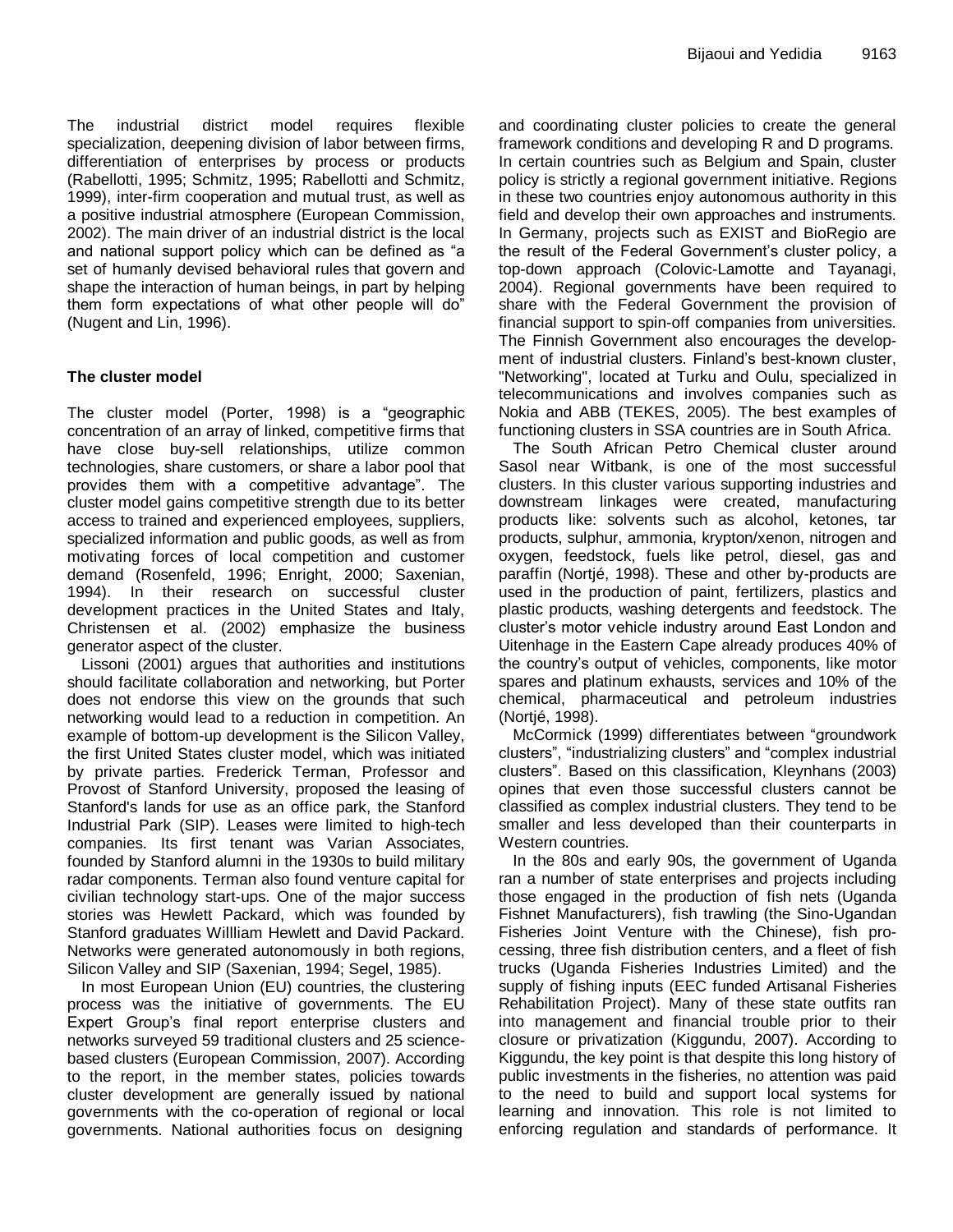

**Figure 1.** The current and potential links between the three economies in SSA Countries.

includes funding research, facilitating innovation, and arranging the provision of technical assistance. The Ugandan case underlines the vital role of public efforts in providing overall leadership and co-ordination of systemic learning, institutional change and continued interaction with the various players in order to ensure that combined efforts bring about the required knowledge flows.

The production of leather shoes in Ethiopia dates from the late 1930s when Armenian merchants founded two shoe factories in Addis Ababa. These factories nurtured a number of shoemakers, who opened their own factories in Addis Ababa and trained their workers. Today, the neighbourhood of Merkato, a huge marketplace in the city, swarms with shoemakers, wholesale shops dealing in leather, soles, and shoe accessories, and shoe retail stores (Adeya, 2006). Sonobe et al. (2007) selected randomly a sample of 100 large, medium and small firms in this cluster in order to analyze its development.

Eighteen enterprises only in the sample were managed by second-generation entrepreneurs. The fact that the majority of the enterprises were new also indicates that only a small number of enterprises could survive in the face of intense market competition.

Van der Loop (2003) selected also in Merkato 42 enterprises composed of different footwear manufacturers and shops, such as large, medium and small-scale footwear producers, as well as shoe shops. He found that horizontal linkages, or cooperation among similar types of enterprises, are rather weakly developed among footwear enterprises. Seventy percent of the sampled firms do not undertake any joint purchase of raw materials with similar firms. In general terms, footwear

enterprises have rather weak vertical linkages. A minority of enterprises (29%) sometimes works jointly with other footwear enterprises in the form of receiving contracts or giving contracts, in particular capacity. The remaining enterprises do not work jointly at all, due to various reasons: they want to operate independently (47%), they do not have the trust (23%), there is no need for it (18%), or they are not aware of the possibility of joint work (12%). The first two reasons given (totalling 70%) are both pointing to a lack of trust in each other. The lack of trust among entrepreneurs seems to be an overriding argument.

In Kenya, McCormick (2001) found that firms belonging to the textiles cluster undertake "production process", while other activities such as design, procurement, and marketing are undertaken by firms located in developed countries. Those firms operate at the lower level of the garment chain.

# **Adaptation of the models to the economic environment of SSA countries**

Within any SSA country, three parallel economies live side by side, the informal, the formal and the international oriented economy (Figure 1). The informal economy employs more than 80% of the manpower in thousands of SMEs supplying basic products and services to the local market, from farming products, food, furniture, shoes, clothes, to transportation or trade. The majority of those small businesses have been launched by people that cannot find jobs otherwise (Rosa, 2006). They are poverty and subsistence driven and mainly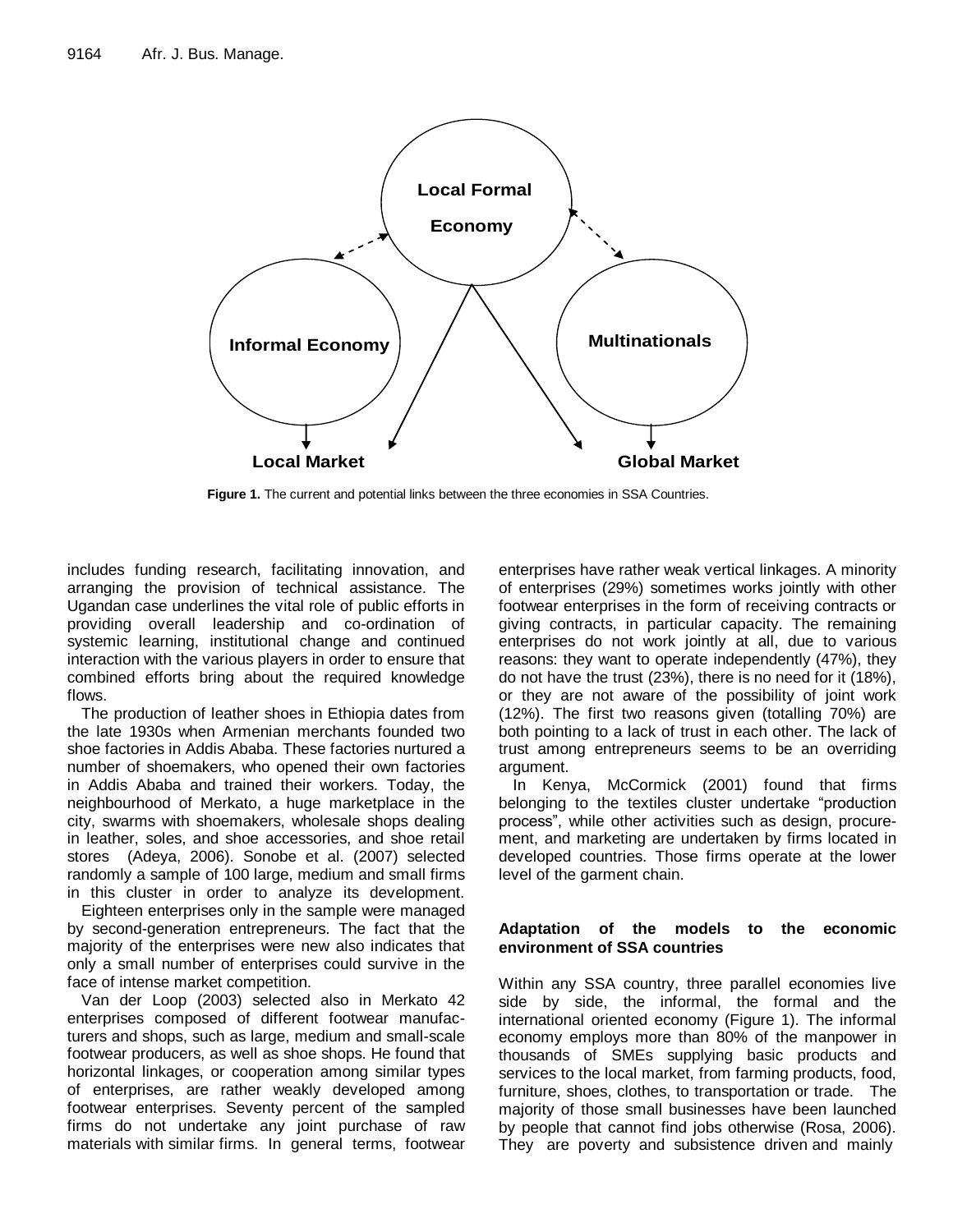want to earn just enough to live (Frese and De Kruif, 2000; Olomi et al., 2002; Rutashobya, 1995; Toroka and Wenga, 1997). The greater the poverty, the more necessity that occurs in the business (Reynolds et al. 2001; Rosa, 2009).

This is confirmed by Mitchell's research (2001) on entrepreneurship in South Africa: 38.7% open a business for survival purposes and 20.2% because they were unemployed and did not find any other job.

Nearly all of the poorest interviewed by Olomi et al. (2002) in his research appeared "trapped" by their incapacity to find the time to earn a sufficient surplus to invest in a new business. Evolution from economic necessity appears to be rare (Olomi et al., 2002). It is still unknown when and how entrepreneurs decide to grow and what triggers the desire to grow (Dunkelberg and Cooper, 1982; Kolvereid, 1992; Kolvereid and Bullvag 1996; Kurantko et al., 1997).

The issue is how to support those thousands of SMEs in order to achieve motivation which characterizes business entrepreneurship (Schumpeter, 1934; Davidsson, 1989; 1991). The formal local economy consists of firms of different size working in agriculture, industry, trade and many other services, such as banking, construction and telecommunications. Formal local firms mainly supply the needs of the local wealthier population and partially supply the needs of the international customer (mainly exporters of agribusiness products). They are beyond the level of subsistence, but they require infrastructural support such as relevant research, technological transfer, education and training services in order to grow.

The multinationals and the international firms, supply the needs of the local and the international market. Some firms produce and sell mass products to local customers (soft drinks, ice cream) or high-end products to the wealthier population (cell phones, computers). Others buy coffee, cocoa, crude oil, minerals or rubber in SSA countries.

#### **The incubator versus the open incubator and SMEs in the informal and formal economy**

The management and the experts in an incubator support 20 to 30 SMEs. A SSA country has a limited number of experts and so, can open very few incubators. Support to thousands of SMEs from the informal and the formal economy is required in order to generate economic development of sectors or regions. The "closed" incubator cannot support thousands of SME's but the "Open" incubator can. The study propose make available the services of incubators to thousands of scattered SMEs in the informal and formal economy in a specific region and creating regional open incubators (Figure 2). In this way, the limited number of experts will serve a larger number of SMEs.

In order to overcome both problems, that is, the lack of

business knowledge of informal SMEs on the one hand and the limited available number of experts, on the other, the study propose to establish a network of students who would be responsible for presenting the SMEs' requests and reporting on their business progress to the managers and experts of the open incubator as the final project of their studies. One student can support 5 SMEs, and 100 students, 500 SMEs.

The students would thus acquire experience, some might even become employees or partners in the SME they support. Students specializing in business management, agriculture or any technical field could be a part of this supporting student network. Their task would be to support the SMEs in improving their business efficiency and pass subsistence level. Each incubator will have its own specialization and will support SMEs related to it. The objective will be to create the critical mass of SMEs required in order to generate economic growth in the different economic sectors.

The proposed open incubator model can support the formalization process of thousands of firms. The board of the open incubators, in order to be integrated in the sector and the region, will represent the different economic forces, local authorities' suppliers of research, education, technological transfer, finance, management and marketing services. Hereafter is presented (Figures 3 and 4) the case of poultry and vegetable sectors in which SMEs could be supported by the open incubator upstream and downstream of the production of chicken , eggs and vegetables.

## **The Snowball model, from open incubators to industrial districts and clusters**

Specialized open incubators will open the ground for the development of existing and new institutions and organizations, supplying technological and managerial knowledge. In such a way, the open incubators could be transformed into industrial districts.

In order to become a cluster, an industrial district needs, an economic driver able to generate synergic development. National or local authorities can be the economic driver and decide to generate for example an agricultural cluster around main activities such as meat, fish, crops, wood, rubber, and minerals (Figure 5). Upstream, they will promote/ support activities such as: seeds, feeding, processing equipment, post harvest and refrigerating equipment. Specializations downstream such as processed food, cosmetics and chemicals will be generated. The infrastructural activities such as research, education and finance will grow according to the evolution of the cluster. Large local and international firms, working in the SSA countries could be the co-partner of national authorities and also play the role of economic driver. Nestlé, as a basic philosophy decentralizes its production in order to adapt the products to customer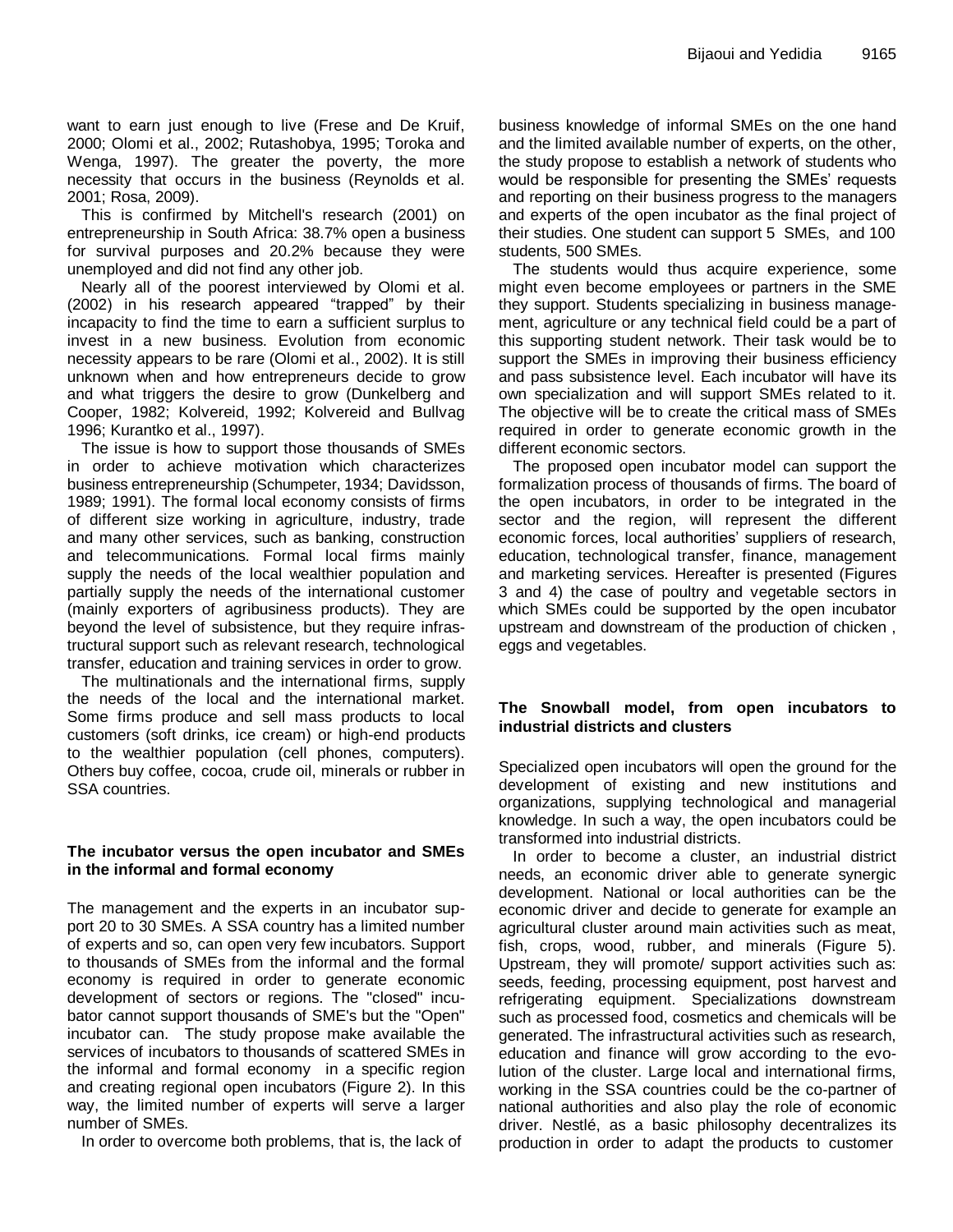

Figure 2. The open incubator model.



Figure 3. Open incubator in vegetables.

taste in each country (www.nestle.com). Nestlé has 95 plants in Europe, 74 in North America, and five only in Africa. Its production is limited to basic Nescafé, Maggi soups using starch from cassava. The other products are imported. Nestlé do not invest more in Africa because of better business opportunities in other regions. Nestlé has the relevant technologies in order to process cassava, coconuts or maize and to sell to the local market in SSA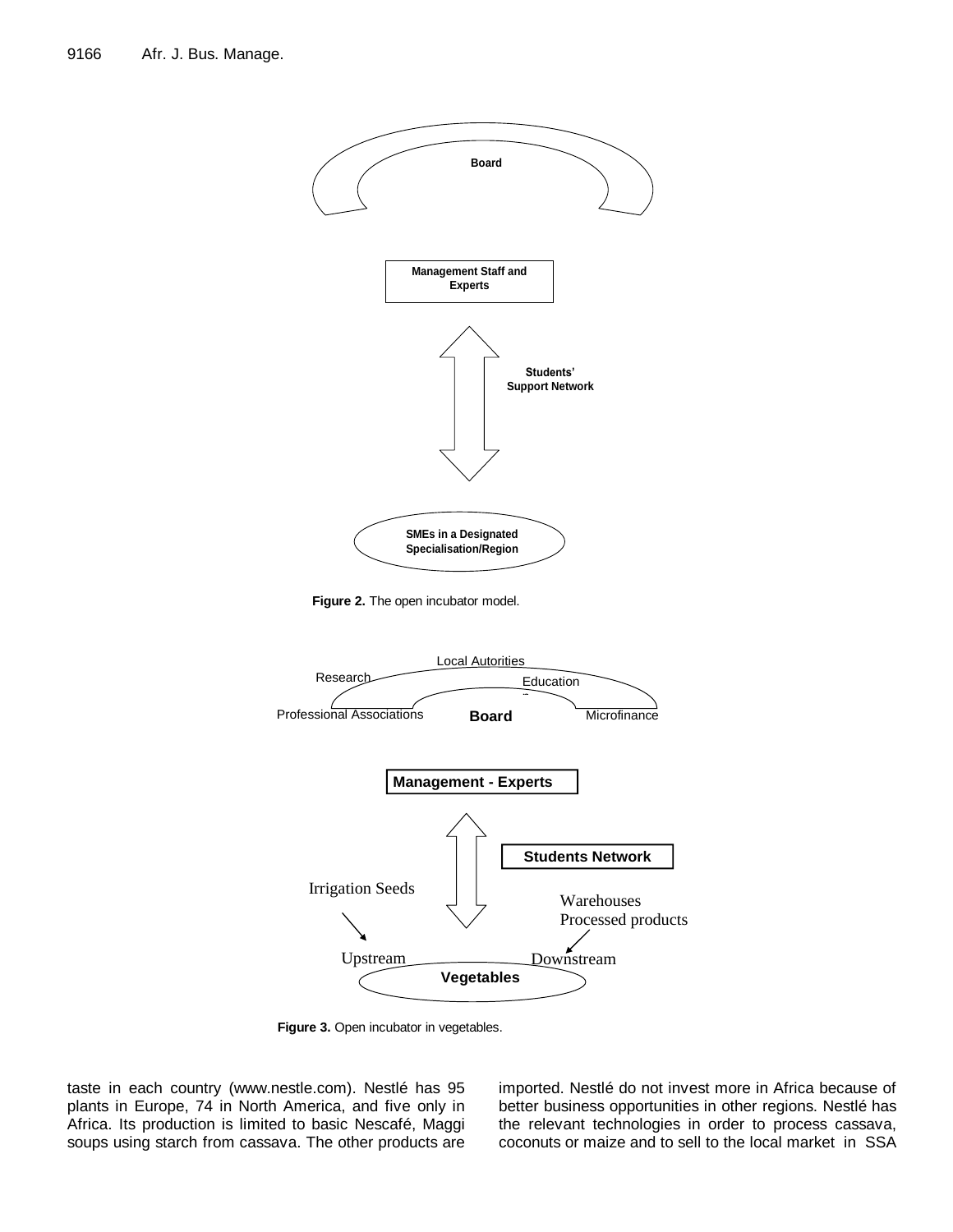

Figure 4. Open incubator in poultry.



**Figure 5.** SSA cluster in agribusiness.

countries. But the market is limited due to low level of income of consumers. Coca Cola has also plants in SSA countries and sells soft drinks, but produces no local drinks based on coconuts, coffee or cocoa for similar reasons as Nestlé. Michelin imports from SSA countries rubber but does not produce tires in any SSA country.

The reasons are that most customers are in developed countries and that the industry is capital intensive. But if it is feasible to produce tires in China and even in a small country like Israel, it should be possible to do so in SSA countries. Better business opportunities exist in other countries than SSA countries. In order to convince companies as Nestlé, Coca Cola or Michelin to be an economic driver in the development of clusters, the economy of SSA countries has to be more attractive than others. The economic development of SSA countries requires a snowball approach (Figure 6). Open incubators help to formalize a part of the informal economy and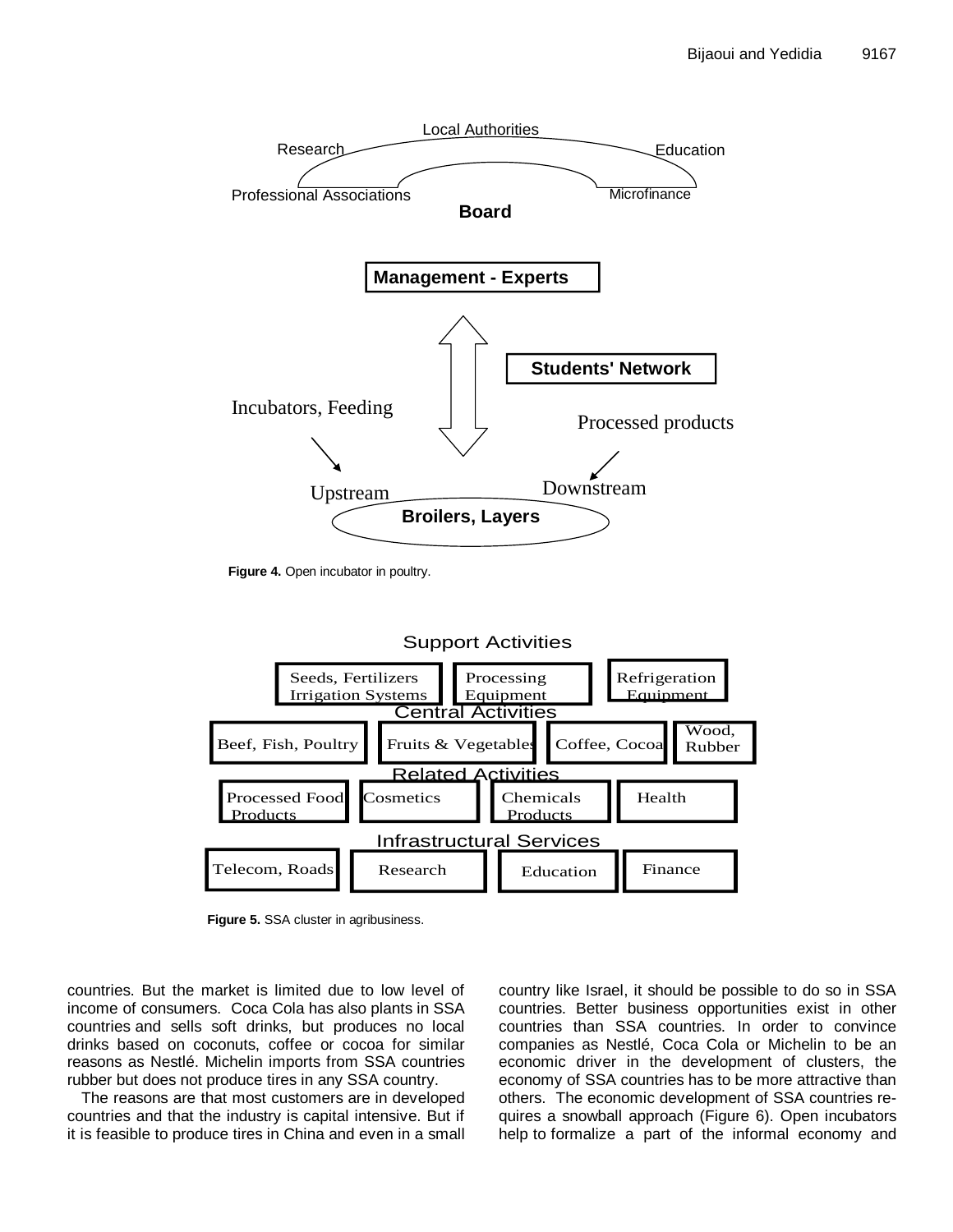

**Figure 6.** The snowball model towards SSA Industrialization.

to strengthen the SMEs in the formal economy. Open incubators can lay the foundation for the creation of industrial districts. Support services initiated by local authorities around each open incubator transfer the relevant knowledge to SMEs in order to achieve sustainable economic growth. This positive development in the economy will attract large local and international companies to invest in a growing economy and to be economic drivers in the development of clusters. Hereafter, the study present the results of a research launched in three sectors in Cote d'Ivoire, in order to check the feasibility of the Snowball model starting from open incubators to clusters initiated and generated by national authorities and large local firms.

#### **Implementation of the Snowball model in Cote d'Ivoire**

The IMF last report (IMF, 2009) suggests a poverty reduction strategy for Cote d'Ivoire. But 0.07% of the financial support only is allocated to SMEs, 0.7% to the private sector and 0, 8% to human capital. This report is based on secondary official Ivorian information sources such as: the national planning committee, Comité National de Pilotage du Redéploiement de l'Administration (CNPRA), the Ministry of Agriculture and Animal Resources, or Ministry of Economy and Finance, or international sources such as UNDP or UEMOA. The report uses a macro economic top down approach and does not deal with the basic problem of the integration of the informal economy, mainly composed by SMEs. The progressive model discussed and proposed here is bottom up oriented and based on a cooperation between the national and international authorities and the economic forces: farmers, growers, cooperatives, traders, large and small local or international firms, service suppliers, professional associations and research centers. The interviewed representatives of national authorities, the Ministry of Industry and SMEs and of the Ministry of Planning requested us to concentrate our research on the sectors contributing to both agriculture and the industry. The study selected the following sectors in order to check the feasibility of the Snowball Model: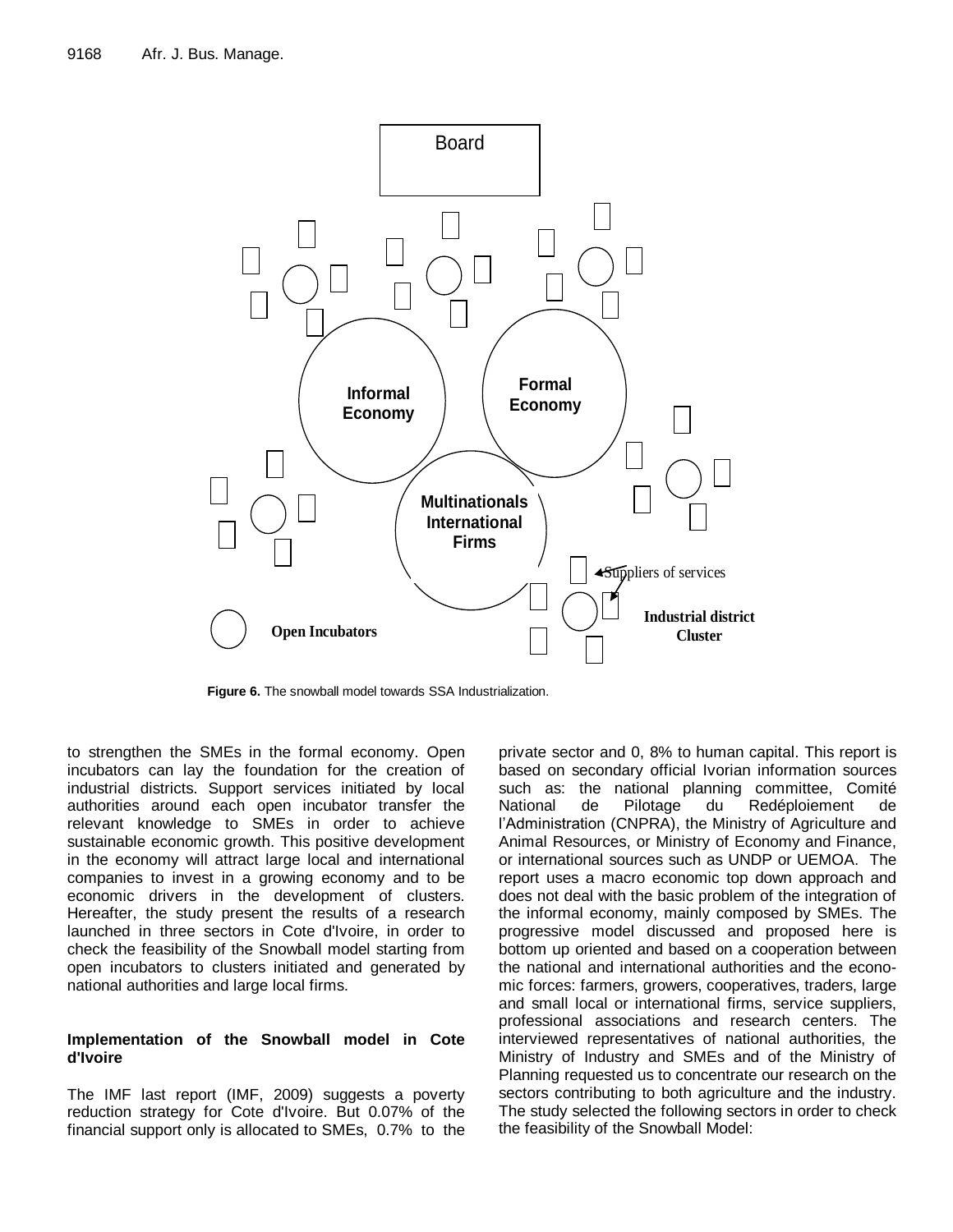Fruit and vegetable processing (pineapple, mango, and other exotic fruits): southeast region. Main city – Abidjan. Textiles (cotton, jute, silk): northeast region. Main city – Bouaké. Wood processing and products (plywood, peeled veneers, windows, doors, furniture): southwest region. Main city - San Pedro. In each sector, the study interviewed large local and international firms, local authorities, and professional organizations in order to ascertain their capabilities for contributing to the development of the open incubators, the industrial districts and the clusters. The study used a questionnaire divided into three sections:

Section I: Firm's / organization's activities. Section II: Present and planned activities with SMEs. Section III: Barriers to the development of SMEs.

#### **Support infrastructure**

The study interviewed organizations offering three kinds of support—technical, financial, and marketing. They included Fonds de Développement et de Formation Professionnelle (FDFP), the Chamber of Commerce and Industry and FIDI (a fund for SMEs). The study collected information also about the research centers (CNRA).

#### **Fonds de Development et de Formation Professionnelle (FDFP)**

The FDFP is a public training organization funded by the employees in the public and private sector. Membership is compulsory for the public sector and state owned industries: the membership fee amounts to 0.5% of the total wage bill plus an additional tax for on-going vocational training (1.5%) (AfDB/OECD, 2008). The FDFP also administers other funding earmarked for vocational training entrusted to it. Its tasks relate to financing, monitoring and evaluation of in-service training plans and projects. The FDFP provides inservice training with the support of partners. The FDFP hardly works with the informal economy and SMEs because they are not able to pay for their membership fee. But it is able and ready to launch training programs for SMEs if initiated by national or local authorities.

#### **Fonds Ivoirien de Dévelopement et d'Investissement (FIDI)**

The FIDI is a fund for the development of and investment in SMEs. This fund works mainly with very small enterprises. The main bottleneck of its activities is the lack of business knowledge of its potential beneficiaries and the difficulty they encounter to invest the loan into the planned direction. Oftentimes, the

survival needs are stronger and loans fund current basic needs and even the marriage of relatives.

#### **Chamber of commerce and industry**

All the firms in the formal sector are members of the Chamber of Commerce and Industry. Today the chamber supports its members through international exhibitions, training programs and specialized services such as warehousing and the weighing of coffee at the port of Abidjan. But this organization is capable and ready to launch, in cooperation with the local and national authorities any development program supporting the different economic sectors. They can contact at any time all the few thousand formal companies in Côte d'Ivoire.

## **CNRA**

Centre National de Recherche Agronomique de Côte d'Ivoire (CNRA), (website) support the agriculture related research activities in Côte d'Ivoire, created in 1998, CNRA has representations all around the country. The cotton research center is in Bouaké, close to the selected textile firms and employs 9 research workers. The fruit research center in Bimberesso employs 10 research workers. Its main activity is on banana and pineapple. The forest and environment research center in Abidjan employs 8 people and is mainly working of the management of forest and forest seedlings production.

The firms we interviewed in the three selected sectors did not benefit of any of the research work implemented by their respective research center. The researchers work in a closed environment and have very few contacts with growers or firms.

## **Snowball model in Abidjan-Thiassalé (Southeast) – Fruit and vegetable processing**

In this area, we interviewed, one dominant international company, SAFCO (juices) at Tiassalé and one mediumsized company, Confipral (juices and jam) at Abidjan. SAFCO, a leader in pineapple juice, is owned by foreign investors, who have production units in other developing countries and lead the marketing process using their own marketing infrastructure, mainly in Europe. SAFCO exports pineapple juice in bulk (thousands of liters), because there are no packaging services in the region (Figure 7).

This company utilizes only 50% of its production capacity. The reason is the lack of efficient and reliable supply networks of raw materials. In parallel, at the growers' level, more than 50% of the fruit is wasted and the rest sold or processed. This situation opens opportunities for SMEs, able to supply upstream fruits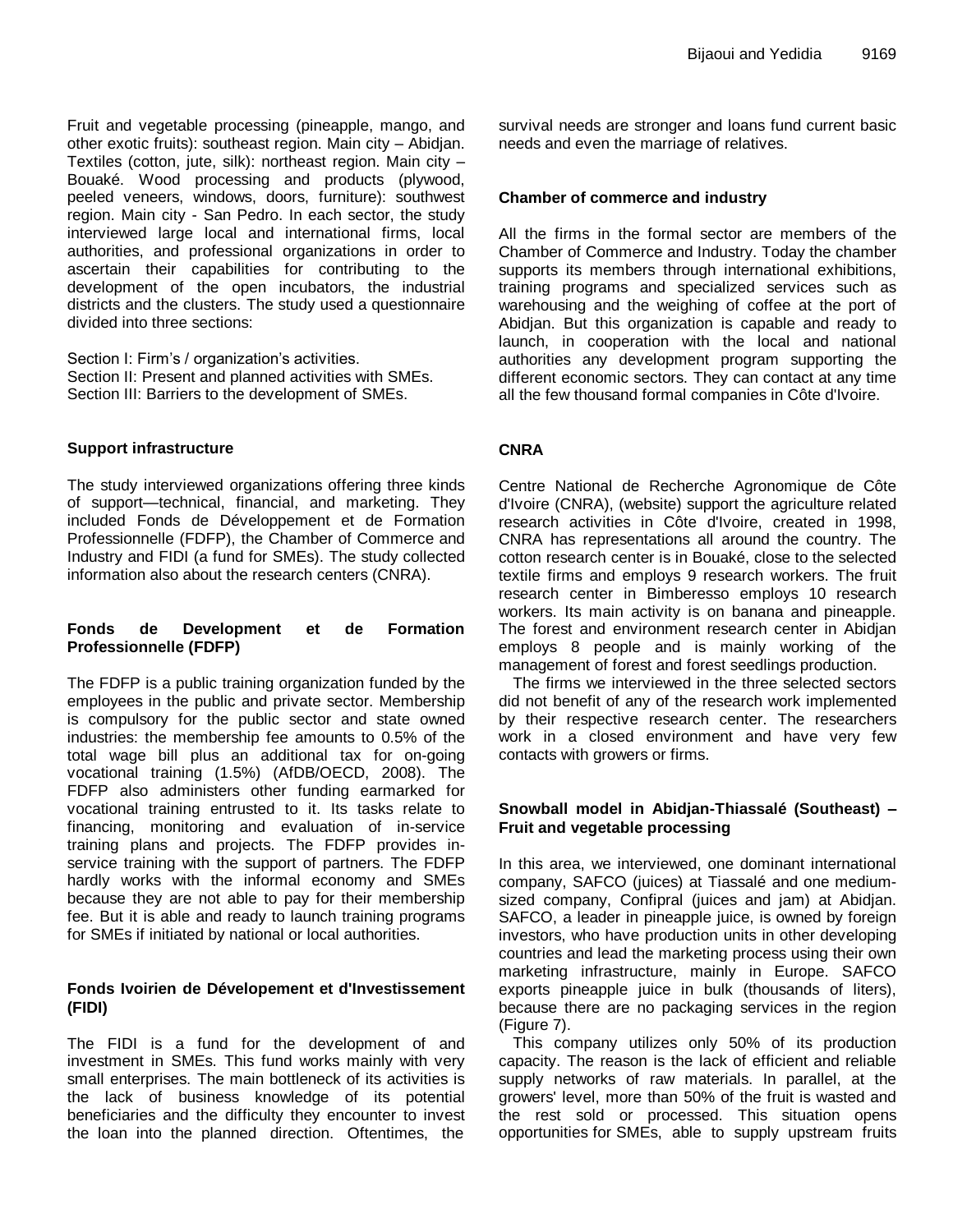

**Figure 7.** Process model in Abidjan District - Fruit and vegetable processing.

and vegetables to processing companies, and downstream if able to transport and sell the processed fruit.

SAFCO expressed its interest in cooperating and even in creating joint ventures with SMEs specialized in the supply of fruits and vegetables, transportation, packaging, and processing based on fruit juice/fruit extracts (jam, ice cream). SAFCO cannot improve the range of its products in order to enter the second generation with bio products and fresh cut packaged products. The main reasons are a lack of growers able to produce bio fruits and the large investment required for a "clean" room The second generation of products requires SMEs or joint ventures between existing companies specialized in the construction of "clean" rooms and aseptic packaging(for fresh cut products) and SME growers specialized in bio fruits (bio products).

CONFIPRAL, a family-owned company emphasized the importance of the local and regional markets that can be developed, if a network of SMEs supports it upstream by providing transportation of raw materials; and downstream by providing marketing services in order to

supply the local and sub regional demand. Research centers (ITT), educational and training programs (FDFP), transfer of technologies and extension services , Agence Nationale d'Appui au Development Rural (ANADER) exist in this agribusiness sector, but they have to improve their knowledge in bio culture for example in order to transform the open incubator in fruit and vegetable processing into an industrial district and a cluster.

#### **Snowball model in Bouaké district - Textiles**

The study interviewed the dominant state-owned producer of cotton fabric, Ivoire Coton; the largest international private producer of cotton spinning and fabric, Cotivo and CIDT*(*Compagnie Ivoirienne pour le Développement des Textiles); two medium-sized private producers of cotton and silk spinning, and two cooperatives specializing in textile products, Women's Clothing Cooperative and Printed Arts Cooperative (Figure 8). Knowledge regarding local and international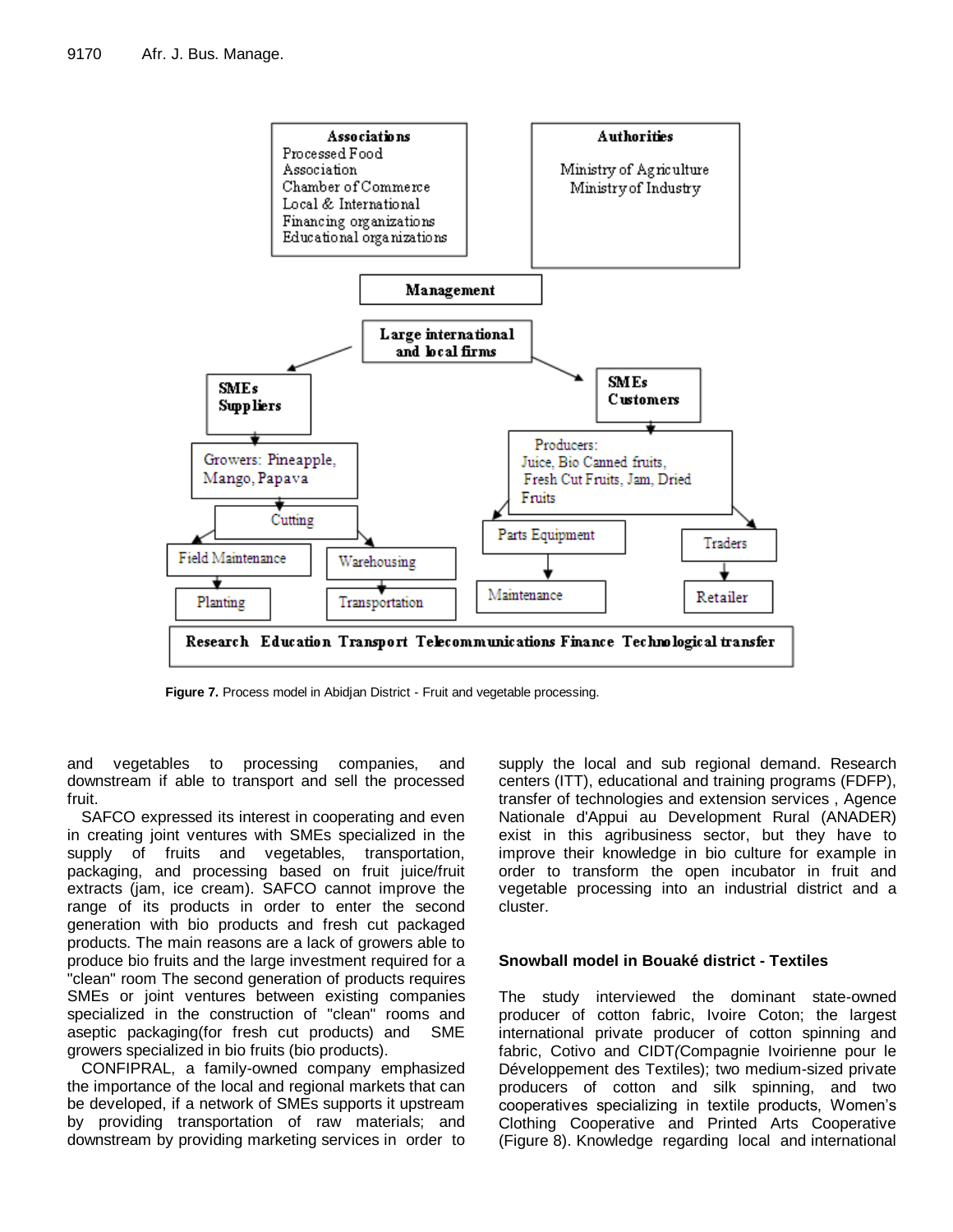

**Figure 8.** Process Model in Bouaké in the textile sector.

markets is very limited in both private and state-owned firms.

In privately owned firms, market knowledge is in the hands of the owners and not the managers. In stateowned companies, the business focus is on production, and the managers depend on the marketing experience of large traders. Diversification has occurred in four main spheres: cotton spinning, printed textiles, jute bags, and silk spinning. Export is mainly oriented to Asian markets (Taiwan, Thailand, and Indonesia). The competitive advantage based on local raw materials and low-cost labor is eroded by international competition from other developing countries from Asia and North Africa. Unbleached textiles are no longer profitable. North African countries compete not only on the European market but also in the Ivorian market. At the beginning of the season, North African companies concentrate their activity in the European markets. At the end of the season, they cut their prices and sell their product in the Ivorian market below even the cost of production of local companies. Challenger, a local producer of clothing (jeans), puts pressure on Cotivo to reduce the price of its

cotton fabric, which in turn pushes down Cotivo's profits (that today have become losses).

SMEs can develop new design for the local and sub regional markets of clothes (traditional clothing) and textile products (bed covers, tablecloths, curtains). In addition, jute products have a large domestic market in the packaging sector (coffee, cocoa), as well as potential markets in neighbouring countries. Numerous SMEs could derive economic advantages in these two fields.

#### **SMEs could produce or repair spare parts for textiles equipment**

The interviewed firms expressed their interest to train and support SMEs willing to enter the textiles products market. In the textile sector, there is no similar support infrastructure as in agro business. They have to be created by local and national authorities in order to develop the open incubators into Industrial Districts and Clusters.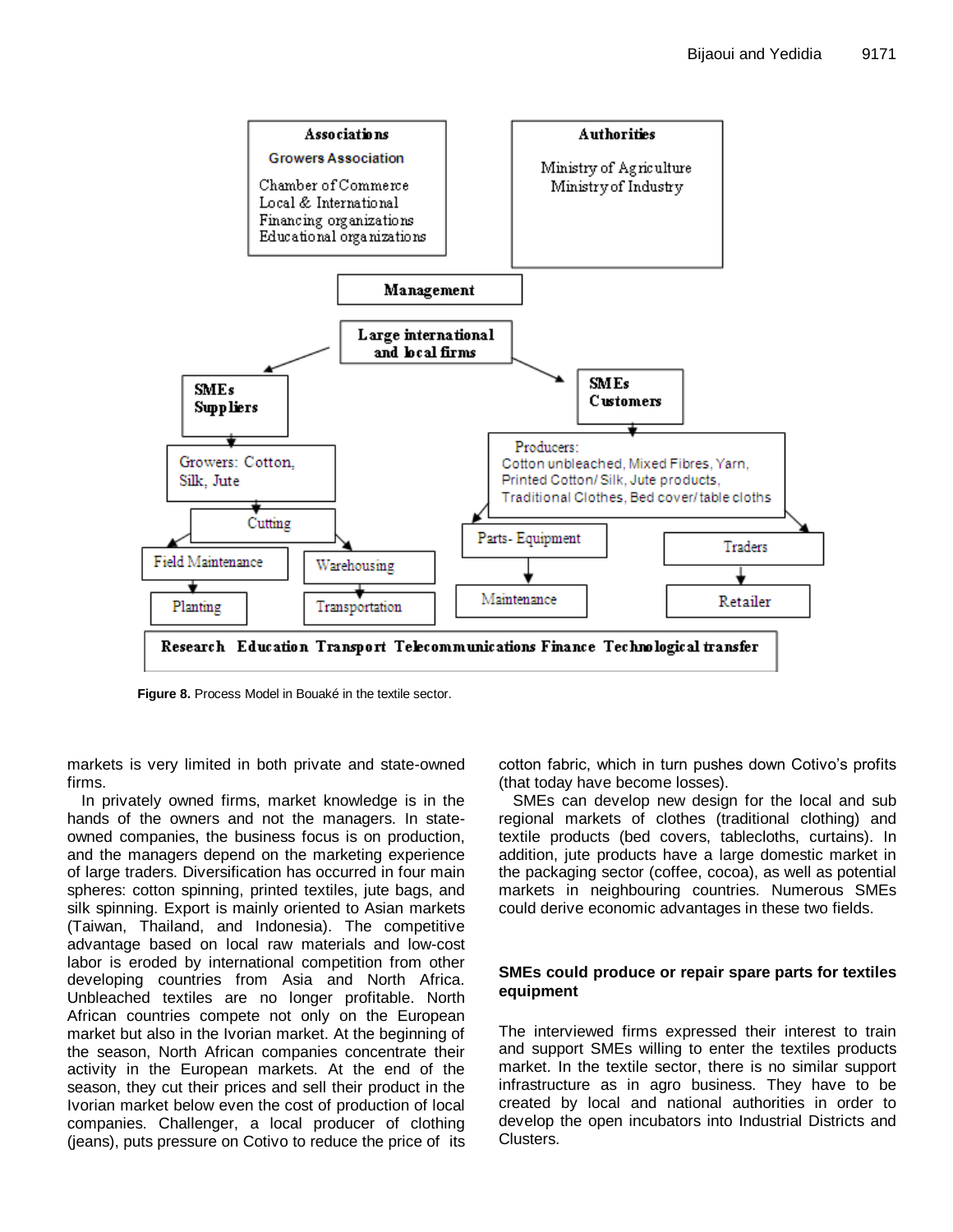

**Figure 9.** Process model in San Pedro District in the wood sector.

## **Snowball model in San Pedro district: Wood processing**

The study interviewed Thanry, the dominant private producer of plywood and sliced veneers, and IGD, a medium-sized firm (Figure 9). Villagers cut trees in order to clear arable land and plant corn for their own consumption. Large timber companies cut trees in order to supply raw material for the international market. The deforestation process creates environmental and economic problems. Wood is more expensive due to higher local taxes. There is room for the creation of SMEs that would maintain forests through planning and cutting trees at the right time. Both companies interviewed produce peeled veneer, sliced veneer, plywood and basic wood products, all at a low level of added value. The end customers are unknown to the companies. They use traders to sell the products. The few tentative attempts at diversification, such as the production of curtains and wooden swimming pool and sauna appliances, have failed. Few SMEs cooperate with these companies downstream, because the local customer cannot afford dried wood products.

The wood sector is threatened by the prospect of deindustrialization due to the limited wood supply and the high taxes levied in Cote d'Ivoire as compared to countries such as Guinea. However, large firms such as Thanry or IGD are willing to support the development of SMEs by providing them with their experience and even the opportunity to use their equipment to produce new products based on dried wood such as doors, windows or furniture. These products are mainly made today of wood, which is not dried enough and therefore, have a shorter shelf life. While the wood sector needs to diversify, the fact that the market knowledge available to the large companies is limited hampers the identification of business potential.

As in agro business, the wood sector has no similar support infrastructure. It has to be created by local and national authorities in order to develop open incubators into Industrial Districts and Clusters. A process model starting with an open incubator in San Pedro will act as a bridge between large companies and SMEs by improving the transfer of technical and marketing knowledge between the large firms and themselves and between local, sub-regional and international markets.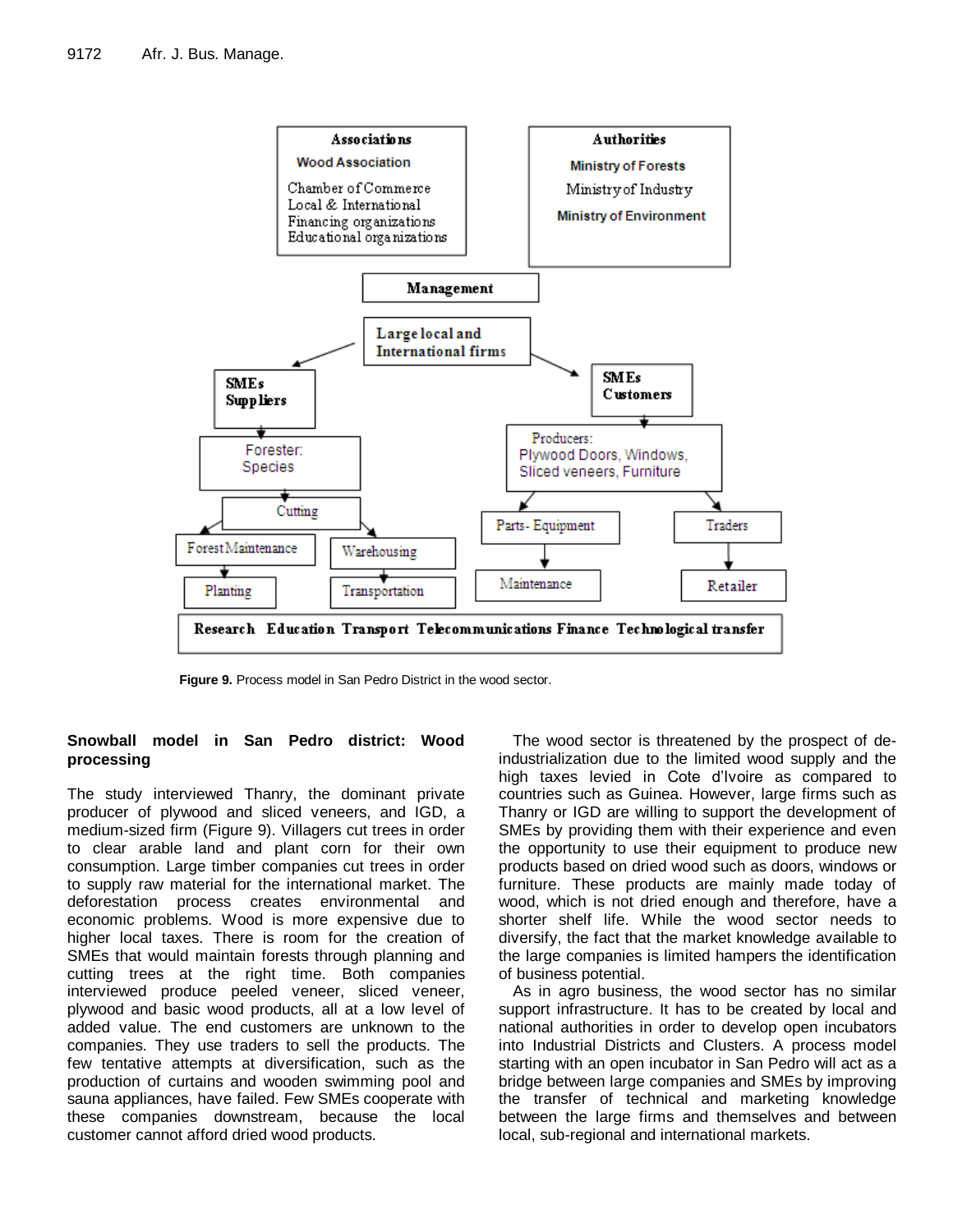#### **CONCLUSION**

In the three selected sectors of Côte d'Ivoire, the large local and international companies interviewed expressed their willingness to cooperate with national and local authorities, in order to create open incubators supporting SMEs upstream and downstream of their business activities. This attitude is positive for their long term business interest and for the economic development of the sector. Those open incubators could improve the contribution of the informal economy to the development of the selected sectors.

The proposed process model starting with numerous specialized and regional open incubators can be the starting point for the development of a critical mass of SMEs in each sector, thereby ensuring sustainable growth. Local and national authorities could use part of the IMF support and taxes collected from this new economy, in order to invest in infrastructural services and develop industrial districts which will attract large local and international enterprises to joint efforts in order to generate clusters.

#### **REFERENCES**

- Adeya N (2006). "Knowledge, Technology and Growth: The Case Study of Lake Victoria Fishing Cluster in Uganda." Knowledge for Development (K4D) Program World Bank Institute World Bank.
- African Development Bank (2009). "Impact of the Financial and Economic Crisis on Africa", Office of the Chief Economist.
- African © AfDB/OECD (2008). Economic Outlook
- Becattini G (1990). "The Marshallian industrial district as a socio-economic notion". In Pyke FG, Becattini W, Sengenberger (Eds) (1990). Industrial Districts and Inter-Firm Co-operation in Italy. Int. Institute Labor Studies, Geneva, pp. 37-51.
- Brusco S (1982). "The Emilian model: productive decentralization and social integration." Cambridge J. Econ., 6: 166-184.
- Christensen P, McIntyre N, Pikhold L (2002). Bridging community and development. A strategy for using industry clusters to link neighborhoods to regional economy. Shorebank Enterprise Group, Cleveland, U.S.
- Colovic-Lamotte A, Tayanagi E (2004). What direction should the cluster policy take, top down implementation or bottom up emergence. University of Paris-Dauphine Research Center DMSP. PhD thesis.
- Davidsson P (1989). Continued Entrepreneurship and Small Firm Growth. Ph.D. Dissertation. Stockholm School Economics.
- Davidsson P (1991). "Continued Entrepreneurship: Ability, Need and Opportunity as Determinants of Small Firm Growth.‖ J. Bus. Vent. 6:405-429. DAI: www.dai.com
- Enright MJ (2000). "Survey of the characterization of regional clusters. Initial results". Institute of Economic Policy and Business Strategy. Competitiveness Program Working Paper University of Hong Kong.
- European Commission (2002). Regional Clusters in Europe. Enterprise Publications Observatory of European SMEs. p. 3.
- Frese M, de Kruif M (2000). "Psychological success factors of entrepreneurship in Africa, a selective literature review." In Frese M, (ed.) Success and Failure of Microbusiness Owners in Africa: A Psychological Approach, London: Quorum Books.

Hazera: www.hazera.com

http://www.busyinternet.com/incubator/).

- Giddings S (2009). "Incubation as a tool for Commercialisation Experiences from South Africa". KACST International Technology Incubator Forum, World Bank.
- ICIPE: Africa Insect Science for Food and Health: www.icipe.org
- International Labour Organization ILO (2007). The Decent Work Agenda in Africa: Eleventh African Regional Meeting, Addis Ababa.
- ILO UNECA (1999). Decent work. Report of the Director-General, International Labour Conference, 87th Session, Geneva.
- IMF (2009). Côte d'Ivoire: Poverty Reduction Strategy Paper, IMF Country Report, pp. 9-156.
- Kiggundu R (2007). "Learning to change: Why the fish processing clusters in Uganda learned to upgrade." In Oyeyinka BO, McCormick D, Industrial clusters and innovation systems in Africa: Institutions, markets and policy United Nations University Press.
- Kleynhans EPJ (2003). "The Effect of Globalisation on Regional Industrial Development. The South African Experience" Paper presented at the Conference on Clusters, Industrial Districts and Firms: The Challenge of Globalization. Conference in honour of Professor Sebastiano Brusco Modena, Italy.
- Lissoni F (2001). "Knowledge codification and the geographic if innovation: the case of Brescia mechanical cluster." Res. Pol. 30:1479-1500.
- McCormick D (2001). Value chains and the business system: Applying a simplified model to Kenya's garment industry. IDS Bull. 32(3):105-115.
- McCormick D (1999). "African Enterprise Clusters and Industrialisation:
- Theory and  $\overline{\text{Reality}}$ ." World Dev. 27(9):1531-1552.
- Michelin[: www.michelin.com.](http://www.michelin.com/)
- Michell BC (2001). Motivations among Entrepreneurs in Rural South Africa, A Comparative Study, M.A. dissertation, Industrial Psychology, University of South Africa.
- National Business Incubation Association: www.nbia.org.

Nestlé: www.nestle.com.

- Nortje K (1997-1998). South African provinces, cities and towns. (7). Auckland Park: Malnor.
- Nugent JB, Lin JY (1996). Institutions and Economic Development" cap.38 in "Handbook of Development Economics" Edited by Chenery H, Srinivasan TN, Jere Behrman, North Holland.
- Paniccia I (1998). "One, a hundred, a thousands of industrial districs: Organizational variety in local networks of small and medium sized enterprises.‖ Organ. Stud. 19:657-699.
- Porter ME (1998). "Clusters and the New Economics of Competition". Harv. Bus. Rev. 76(6):77.
- Olomi DR, Nilsson P, Jaenssoon JE (2002). " Evolution of entrepreneurial Motivation: The Transition From Economic Necessity to Entrepreneurship"Babson College May 2002.
- Rabellotti R (1995). Is there an industrial district model? Footwear districts in Italy and Mexico compared World Development, 23(1):29-41
- Rabellotti R, Schmitz H (1999). "The internal heterogeneity of industrial districts in Italy, Brazil and Mexico. Reg. Stud. Cambridge 33(2):97.
- Reynolds PD, Camp SM, Bygrave WD, Autio E, Hay M (2001). The Global Entrepreneurship Monitor, 2001 Executive Report, London Business School and Babson College.
- Rosa P, Kodithuwakku SS [Balunywa W \(2009\). "](http://papers.ssrn.com/sol3/cf_dev/AbsByAuth.cfm?per_id=1169563)Entrepreneurial Motivation in Developing Countries: What Does 'Necessity' and 'Opportunity' Entrepreneurship Really Mean?" Babson College, JEL Classifications, p.13.
- Rosenfeld S (1996). "Bringing Business Clusters into the Mainstream of Economic Development." Eur. Plan. Stud. J. Vol. 4.
- Rutashobya LK, (1995). "Women Entrepreneurship in Tanzania: Entry and Performance Barriers, "A research report submitted to OSSREA, Addis Abeba.
- Saxenian A (1994). "Regional Advantage: Culture and Competition in the Silicon Valley and Route 128". Harvard University Press.
- Schumpeter J (1934). The Theory of Economic Development Mass: Harvard University Press.
- Segel N (1985). Cambridge Phenomenon: The Growth of the High-Technology industry in a university town. Cambridge, UK.
- Sonobe T, Akoten JE, Otsuka K (2007). Development of Industrial Clusters in Ethiopia: How Different from East Asian Experience? JEL Classification Numbers. Foundation for Advanced Studies on International Development, 67: 31
- TEKES (2005). Annual Review. Finnish Funding Agency for Technology and Innovation (TEKES), Helsinki, Finland.
- Toroka EB, Wenga PF (1997). ‗Small industries development organization: Tanzania experience with MSEs Development.' Paper presented at a Workshop on Micro and Small Enterprise Research, Dar es Salaam.